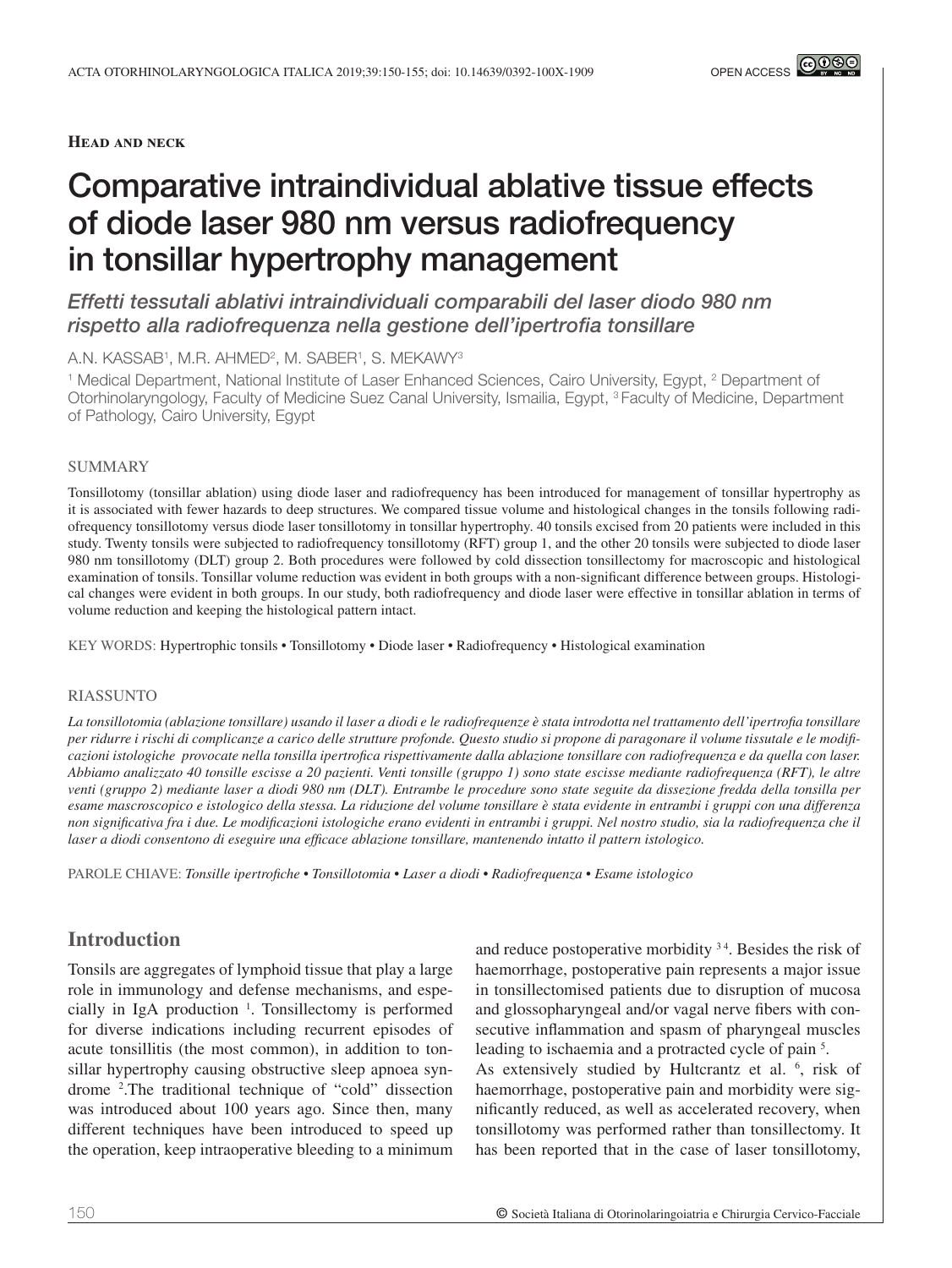the tonsils are merely reduced in size and maintain their function as an immunocompetent lymphoid tissue, and also reduce the risk of bleeding, postoperative pain and morbidity<sup>7</sup>.

Different types of lasers have been used in tonsillotomy and tonsillectomy such as kTP, carbon dioxide and NDYAG <sup>89</sup>. The diode laser has a potent thermal perifocal effect in tissues and a shallow penetration depth, and is associated with fewer hazards to deep structures. Diode laser tonsillar surgery is thus a low-complication modality with very satisfactory postoperative results<sup>7</sup>.

Radiofrequency tonsillar ablation has been described in recent years and was introduced as an alternative ablative device for tonsillar hypertrophy, which has a lower tissue heating with the advantage of mucosal sparing and sufficient tissue reduction  $1011$ .

The aim of this clinical study was to introduce diode laser 980 nm as a tonsillar ablative tool and assess the volume reduction and histological outcomes compared to radiofrequency tonsillar ablation.

## **Materials and methods**

This study was designed to examine volume reduction and histological changes in 40 tonsils excised from 20 patients between 8 and 16 years old, after being subjected to tonsillotomy. Each patient was subjected to radiofrequency tonsillar ablation on one side (group 1) and diode laser 980 nm tonsillar ablation on the other side (group 2) in order to minimise problems caused by interindividual variation. The tonsils were removed by cold dissection tonsillectomy and the procedure was performed by the same surgeon.

Inclusion criteria included patients with chronic hypertrophic tonsils and obstructive tonsillar hypertrophy with sleep apnoea that was accurately diagnosed to exclude other causes of apnoea. Inclusion criteria also met the American Academy of Otolaryngology guidelines for tonsillectomy. Tonsillotomy followed by tonsillectomy was imposed in these patients as a therapeutic necessity. Exclusion criteria were cases of unilateral tonsillar hypertrophy suspicious of neoplasms, and general contraindications for tonsillectomy such as bleeding tendency.

The local ethics committee approved the study protocol and written informed consent was obtained from parents of all children enrolled in the study.

A research assistant discussed participation requirements and completed eligibility assessment and the consent process.

All procedures were performed under general anaesthesia using the same anaesthetic and surgical technique. The standard and general safety precautions while using the

laser were taken into consideration to avoid injury to the endotracheal tube and included placement of a 4 cm wide soaked saline packing around the tube. Medical personnel wore safety goggles for the appropriate wavelength and irradiation.

In radiofrequency tonsillotomy (ablation) the surgical procedure was started by using a radiofrequency surgical device (Dr. Oppel ST-501, Korea) spectrum of 4 mHz; a single RF electrode (tip exposure, 2 cm) (Fig. 1) was inserted interstitially at 5 points in the tonsil. The RF patient plate was placed in contact with the patient's body, and at a power of 10 watts and continuous mode for 30 sec, the energy was delivered with a total of 1500 joule per tonsil during the procedure.

Diode laser interstitial tonsillotomy (ablation) was performed using a Boyle Davis mouth gag and a 980 nm wavelength diode laser (Quanta, Solbiate Olona, Italy), and pulses were delivered using a bare optical fibre  $(320 \mu m)$  (Fig. 2). The procedure was performed by inserting the optical fibre about 2 cm interstitially in the tonsil and delivering laser pulses into five adjacent, nonoverlapping spots, avoiding injury to the tonsillar bed. A continuous 10-watt power mode was used for 30 sec at 300 J/cm2 . The total energy delivered was 1500 joule per tonsil. The mean operative time was 4 min per tonsil.

After both procedures ended, the tonsils were excised by cold instrumental dissection to allow macroscopic examination of the tonsils to detect any gross changes (volume measurements, features), and histological examination of the tonsils followed both procedures.

Adequate gross dissection and sampling of tonsillar tissue at 3 mm thickness were done. Tissue sections were fixed for 24 hours in 10% neutral buffered formalin then dehy-



Fig. 1. Radiofrequency tonsillotomy surgical procedure.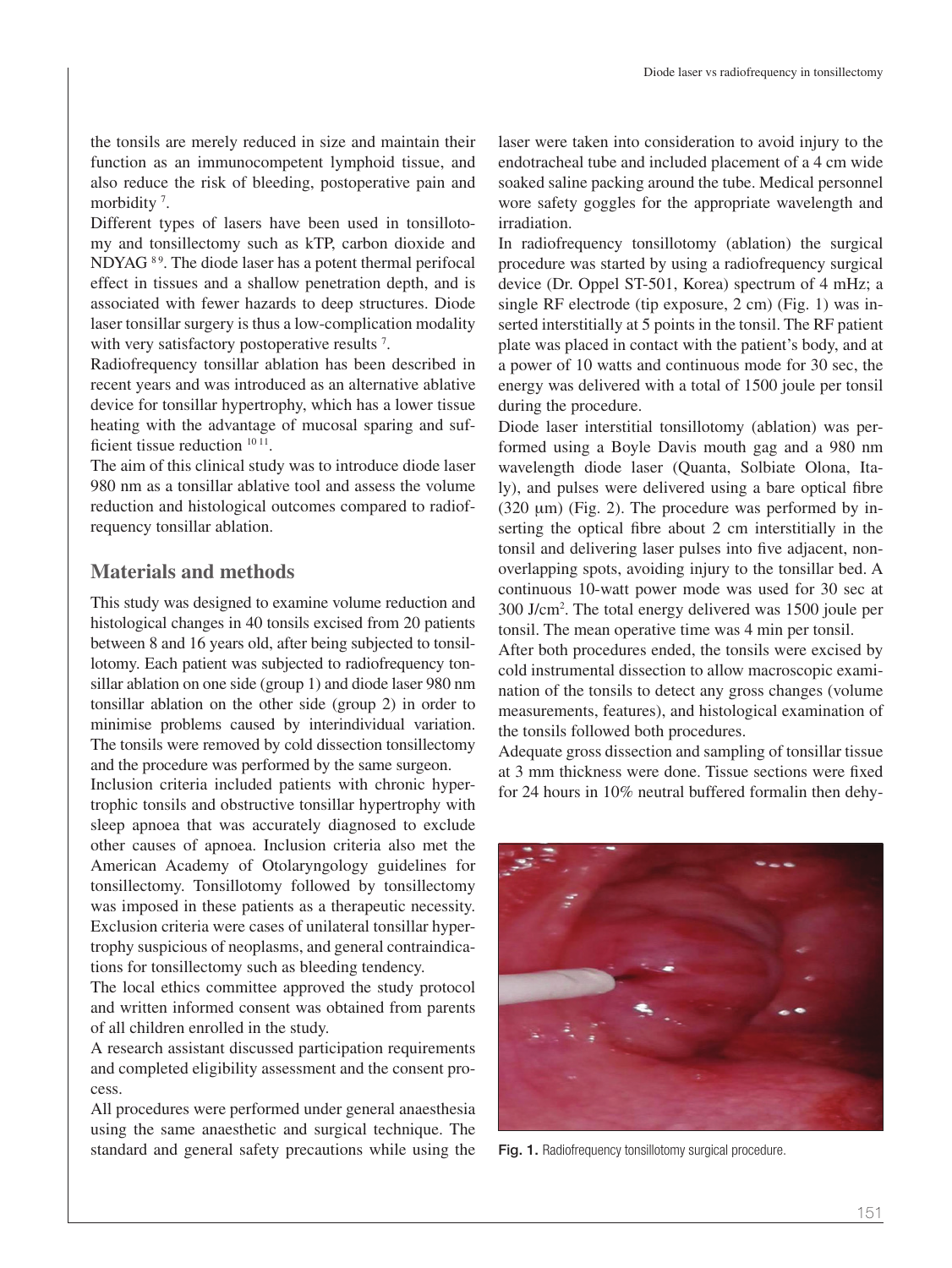

drated, cleared and embedded in paraffin wax according to routine processing procedures. The paraffin wax blocks were cut in 5  $\mu$ m sections and stained with haematoxylin and eosin for histopathological examination.

#### *Statistical analysis*

Data collected processed using SPSS version 15 (SPSS Inc., Chicago, IL, USA). Quantitative data expressed as means  $\pm$  SD, while qualitative data was expressed as numbers and percentages. Student's t test used to test the significance of difference for quantitative variables that follow a normal distribution.

## **Results**

We conducted this study on two tonsillotomy groups: radiofrequency (group 1) and diode laser 980 nm (group 2). The mean age of patients was  $14 \pm 7$  years. Of the 20 patients, 18 (90%) underwent adenotonsillectomy surgery. It is noteworthy that bleeding during ablation and dissection of the tonsils was minimal in group 2 in comparison with group 1 since the diode laser is a better coagulator than radiofrequency. Also, postoperative pain perception was at the level expected after cold steel tonsillectomy. All patients were given postoperative medications and recovered normal activity after one week to 10 days.

Concerning histological analysis in group 1 (RFT), the specimens showed widespread starting necrotic foci in the form of pyknosis, karyorrhectic debris and karyolysis (faint dissolved nuclei) of cells in tonsillar tissue, and vacuolar degeneration of the tonsillar epithelium was also seen. The architecture of the lymphoid germinal centres was normal as well as the extent and type of vascularisation (Fig 3).

The histological picture of group 2 (DLT) specimens showed mild focal necrotic changes; areas of charring surrounded by zones of congestion were evident grossly (Fig. 4) and microscopically (Fig. 5). The tonsillar epithelium preserved a normal structure of the multilayer squamous epithelium, apart from focal vacuolar degeneration of the epithelium close to points of charring and haemolysed RBCs. Submucosally, there were no other abnormalities apart from focal necrotic foci and evident vascularity close to sites of charring; the architecture of the lymphoid germinal centres was also normal as well as the extent and type of vascularisation (Fig. 5).

The volume of the tonsils was calculated prior to surgery by transcutaneous ultrasound. Using a standard sonographic formula, the longitudinal, transverse and anter-Fig. 2. Diode laser interstitial tonsillotomy surgical procedure. oposterior dimensions of tonsils was 0.523.



Fig. 3. Radiofrequency tonsillotomy showed karyolysis [faint dissolved nuclei] of the cells of the tonsillar tissue x200.



Fig. 4. Diode laser tonsillotomy showed areas of charring.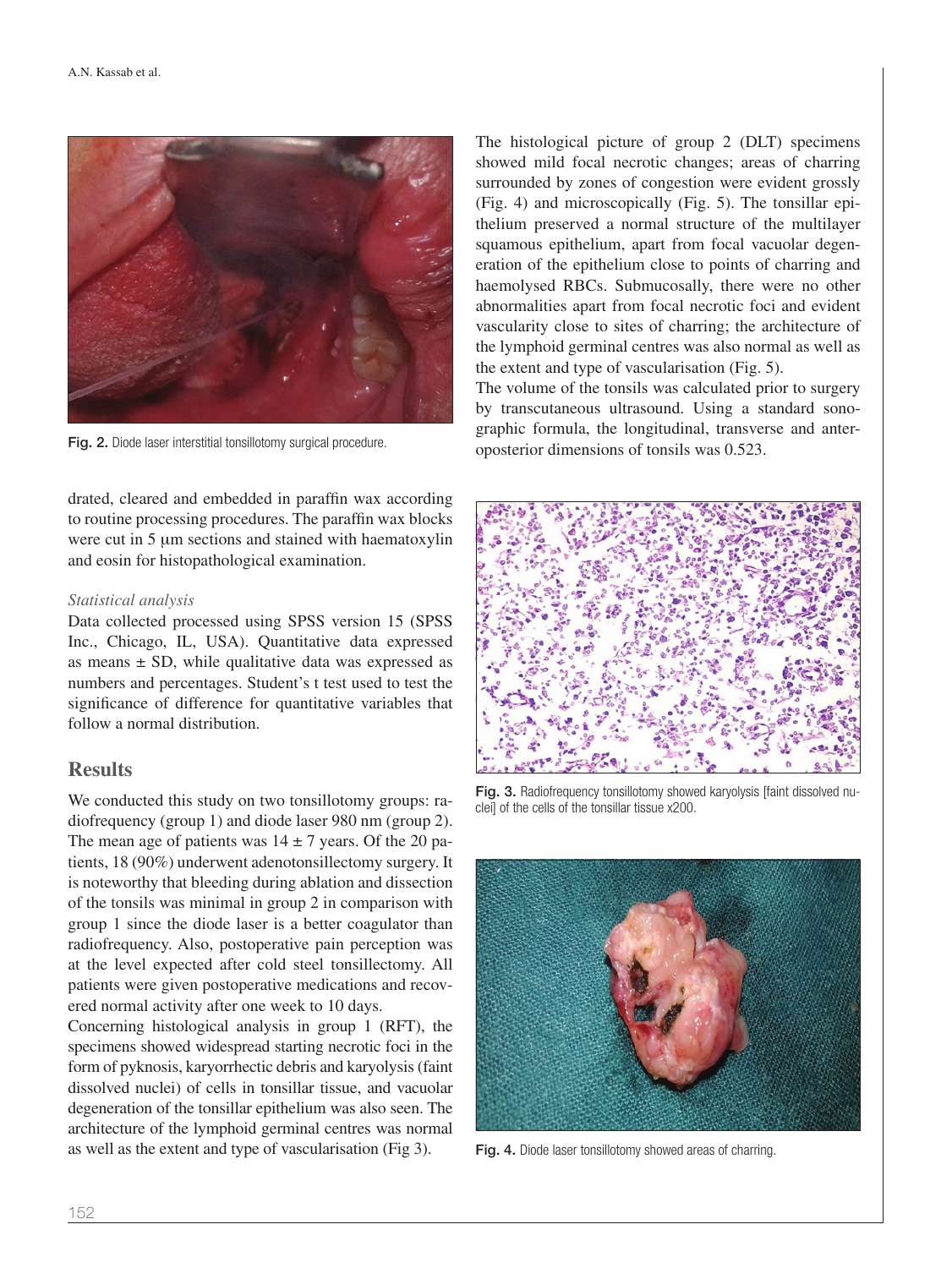

Fig. 5. Diode laser tonsillotomy showed charring and haemolysed RBCs. thermal injury of cells next to haemolysed RBCs, hyaline degeneration of tonsillar vessels (upper half of image) and degenerative changes of epithelium (lower right side) x200.

Regarding the gross picture and volume of the tonsillar specimens in group 1 (RFT), there were no superficial charring points, and the mean tonsillar preoperative volume  $(\pm SD)$ was 7.18 cm<sup>3</sup> ( $\pm$  2.94), while postoperatively it was 4.9 cm<sup>3</sup>  $(\pm 3.14)$ , which showed significant volume reduction.

In group 2 (DLT), the points of charring on the surface of the tonsils were evident and the mean tonsillar preoperative  $(\pm SD)$  volume was 7.36 cm<sup>3</sup>  $(\pm 2.78)$ , while postoperatively it was  $4.79 \text{ cm}^3$  ( $\pm 2.89$ ), showing significant volume reduction. The results summarised in Table I show that there was no significant difference in volume reduction between the two groups.

## **Discussion**

Tonsillectomy is still the most common operation performed in the paediatric population in order to reduce obstruction from enlarged tonsils, treat recurrent tonsillar infections, or both. There is no agreement on the ideal method for performing tonsillectomy. Various methods have been described which are frequently compared and discussed in the otolaryngology literature  $3412-14$ . Introduction of tonsillar ablation techniques such as radiofrequency and laser has been used to achieve the ideal modality for management of tonsillar hypertrophy, hence avoiding both intraoperative and postoperative bleeding, besides preserving immunological function of the tonsils  $679-11$ . Friedman and Ibrahim <sup>15</sup> concluded that radiofrequency modality in tonsillar tissue volume reduction was efficient and safe with a low risk of postoperative morbidity. Terk and Levine 10 reported that volume reduction of tonsillar tissue by radiofrequency energy was achieved with minimal postoperative pain, which was attributed to the avoidance of mucosal interruption, in addition to the absence of fibrosis and preservation of the histological architecture of the tonsils.

On the other hand, the near infrared diode laser 980 nm has energy and wavelength characteristics that specifically target soft tissues in addition to its affinity for haemoglobin and melanin. Due to these characteristics, it is more efficient and better equipped to address soft tissue problems  $^{16}$ . Besides this, we adopted the 320  $\mu$ m fibre optic diameter as it was the safest due to the selectivity of minor vessel coagulation and minimal damage to surrounding tissue. The energy released by the diode laser transforms into heat, resulting in immediate tissue vaporisation 17. The long wavelength of the diode laser furnishes a short depth of penetration and high energy density, making it more selective to interaction with water and haemoglobin, resulting in high tissue ablation properties with good homeostasis 18.

In this study, we applied a diode laser at 980 nm in tonsillar ablation, which to our knowledge has not been performed before, aiming to assess outcomes compared to the well documented efficient radiofrequency in managing tonsillar hypertrophy. The intraindividual design of this work fulfilled our goal since the same total amount of energy was delivered to the same patient either by diode laser at 980 nm or by radiofrequency, so that each patient acted as his own control, thus avoiding interindividual variation such as pain perception and bleeding tendency. In our study, both groups, RFT group (1), and DLT group (2) showed a significant volume reduction of tonsils after ablation procedures, which were 31.6% and 34.9%, respectively. However, there was no significant difference

Table I. Comparison of tonsillar volume before and after operation in the two groups.

| <b>Tonsillar volume</b><br>(m <sub>l</sub> ) | Before operation |        | After operation |        |        |          |
|----------------------------------------------|------------------|--------|-----------------|--------|--------|----------|
|                                              | <b>Mean</b>      | $±$ SD | <b>Mean</b>     | $±$ SD | T test | P value  |
| RFT (group 1)                                | 7.18             | 2.94   | 4.91            | 3.14   | 2.17   | $0.033*$ |
| DLT (group 2)                                | $^{\prime}.36$   | 2.78   | 4.79            | 2.89   | 2.41   | $0.025*$ |

between groups.

*\* Statistically significant; RFT: Radiofrequency tonsillectomy; DLT: Diode laser tonsillectomy*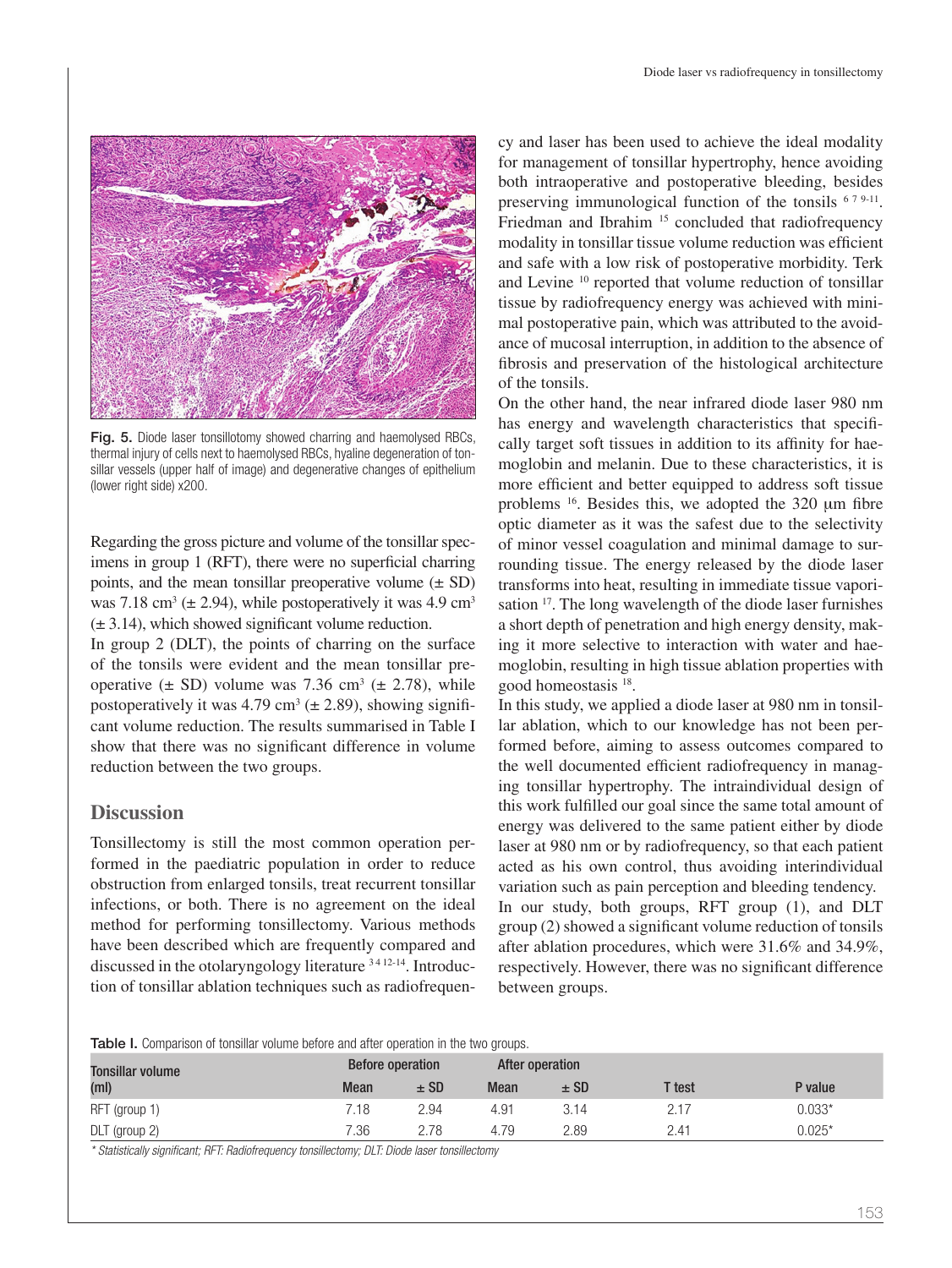Terk and Levine <sup>10</sup> reported that using radiofrequency with a power setting (2 watt) an insufficient tissue volume reduction was recorded, which they attributed to the low power setting. They concluded that energy application at a higher power setting would have affected tonsillar tissue volume reduction more. On the other hand, Nelson 11 19 reported a 30% to 60% reduction in tonsillar size depending on the energy settings applied. Regarding group 1 (RFT), our results are in agreement with the two preceding authors as 31.6% volume reduction was achieved by using 10-watt power setting.

Concerning group 2 (DLT), the comparatively greater results achieved in tissue volume reduction can be attributed to the effect of heat released by the interstitial insertion of the diode fiber into the tonsil, which resulted in faster and efficient denaturation of proteins and collagen followed by vaporisation of water molecules contained in tonsillar tissues. Our results are in accordance with Sedlmaier et al.<sup>7</sup>, who reported sufficient tonsillar volume reduction on applying diode laser in contact mode (812 nm, continuous wave, 13 W) for tonsillotomy, and described the procedure's effectiveness in long-term results for snoring, obstructed respiration, apneoa, lack of appetite and susceptibility to infection as very good. Moreover, Havel et al. 20 concluded in their study that the coagulative and haemostatic effect of carbon dioxide laser might not be as efficient in well-perfused tonsillar tissue as that of the diode laser at 1470 nm.

Although there was no significant difference in volume reduction between the two groups, group 2 showed higher volume reduction which can be attributed to the fact that the coagulation and ablative effects of diode laser are better than radiofrequency since diode laser at 980 nm shows a high absorbance in water, which provides a better coupling to aqueous environments 21.

The histological findings showed that the tissue damage due to radiofrequency surgery was less than that due to the diode laser, which is likely to occur since radiofrequency would cause an increase in tissue temperature to a maximum of  $80^{\circ}$ C <sup>22</sup> compared to more than  $300^{\circ}$ C using a diode laser 23. This was manifested by areas of charring surrounded by zones of congestion both grossly and microscopically in group.

The mucosa of the tonsillar bed showed no abnormal gross changes in either ablation procedure because both were applied interstitially. Tonsillectomy was performed immediately after the ablation procedure and excised tonsils were subsequently subjected to macroscopic examination and prepared for histological study. Otherwise, if there was time delay between tonsillotomy and tonsillectomy, the results would have differed.

## **Conclusions**

In obstructive tonsillar hypertrophy, tonsillotomy is often preferred over tonsillectomy due to diminished postoperative pain, decreased risk of secondary bleeding and preservation of tonsillar architecture. In our study, both radiofrequency and diode laser at 980 nm were effective in tonsillar ablation with better volume reduction and less intra- and postoperative bleeding with the latter. As both techniques were submucosal, the lymphoid germinal centres were kept intact as well as the extent and type of vascularisation. thus preserving the immunological function of the tonsils. Hence, both procedures can be beneficial in management of tonsillar hypertrophy.

### **Conflict of interest statement**

None declared.

#### **References**

- <sup>1</sup> Debertin AS, Tschernig T, Tönjes H, et al*. Nasal-associated lymphoid tissue (NALT): frequency and localization in young children*. Clin Exp Immunol 2003;134:503-7.
- <sup>2</sup> Ahn YM*. Treatment of obstructive sleep apnea in children*. Korean J Pediatr 2010;53:872-9.
- <sup>3</sup> Feldmann H*. 2000 year history of tonsillectomy*. Laryngorhinootologie 1997;76:751-60.
- <sup>4</sup> Lowe D, van der Meulen J*. Tonsillectomy technique as a risk factor for postoperative hemorrhage*. Lancet 2004:364:697-702.
- <sup>5</sup> Back J, Paloheimo M, Ylikoski J*. Traditional tonsillectomy compared with bipolar radiofrequency thermal ablation tonsillectomy in adults: a pilot study*. Arch Otolaryngol Head Neck Surg 2001;127:1106-12.
- <sup>6</sup> Hultcrantz E, Linder A, Markström A*. Tonsillectomy or tonsillotomy? A randomized study comparing postoperative pain and longterm effects*. Int J Pediatr Otorhinolaryngol 1999;51:171-6.
- <sup>7</sup> Sedlmaier B, Bohlmann P, Jakob O, et al*. Outpatient diode laser tonsillotomy in children with tonsillar hyperplasia*. *Clinical results.* HNO 2010;58:244-54.
- <sup>8</sup> Sayin I, Cingi C*. Recent medical devices for tonsillectomy*. Hippokratia 2012;16:11-6.
- Shah RK, Nemati B, Wang LV, et al. Optical stimulation of ton*sillar tissue irradiation*. Lasers Surg Med 2001;28:313-9.
- <sup>10</sup> Terk AR, Levine SB*. Radiofrequency volume tissue reduction of the tonsils: case report and histopathologic findings*. Ear Nose Throat J  $2004.83.572 - 8$
- Nelson LM. Radiofrequency treatment for obstructive tonsillar hy*pertrophy*. Arch Otolaryngol Head Neck Surg 2000;126:736-40.
- <sup>12</sup> Matin M, Chowdhury MA, Haque ME*. Coblation tonsillectomy versus blunt dissectomy tonsillectomy in children*. Anwer Khan Modern Medical College Journal 2013;4:25-9.
- <sup>13</sup> Windfuhr JP, Savva K, Dahm JD, et al*. Tonsillotomy: facts and fiction*. Eur Arch Otorhinolaryngol 2015;272:949-69.
- <sup>14</sup> Pynnonen M, Brinkmeier JV, Thorne MC, et al*. Coblation versus other surgical techniques for tonsillectomy*. Cochrane Database Syst Rev 2017;22:8:CD004619.